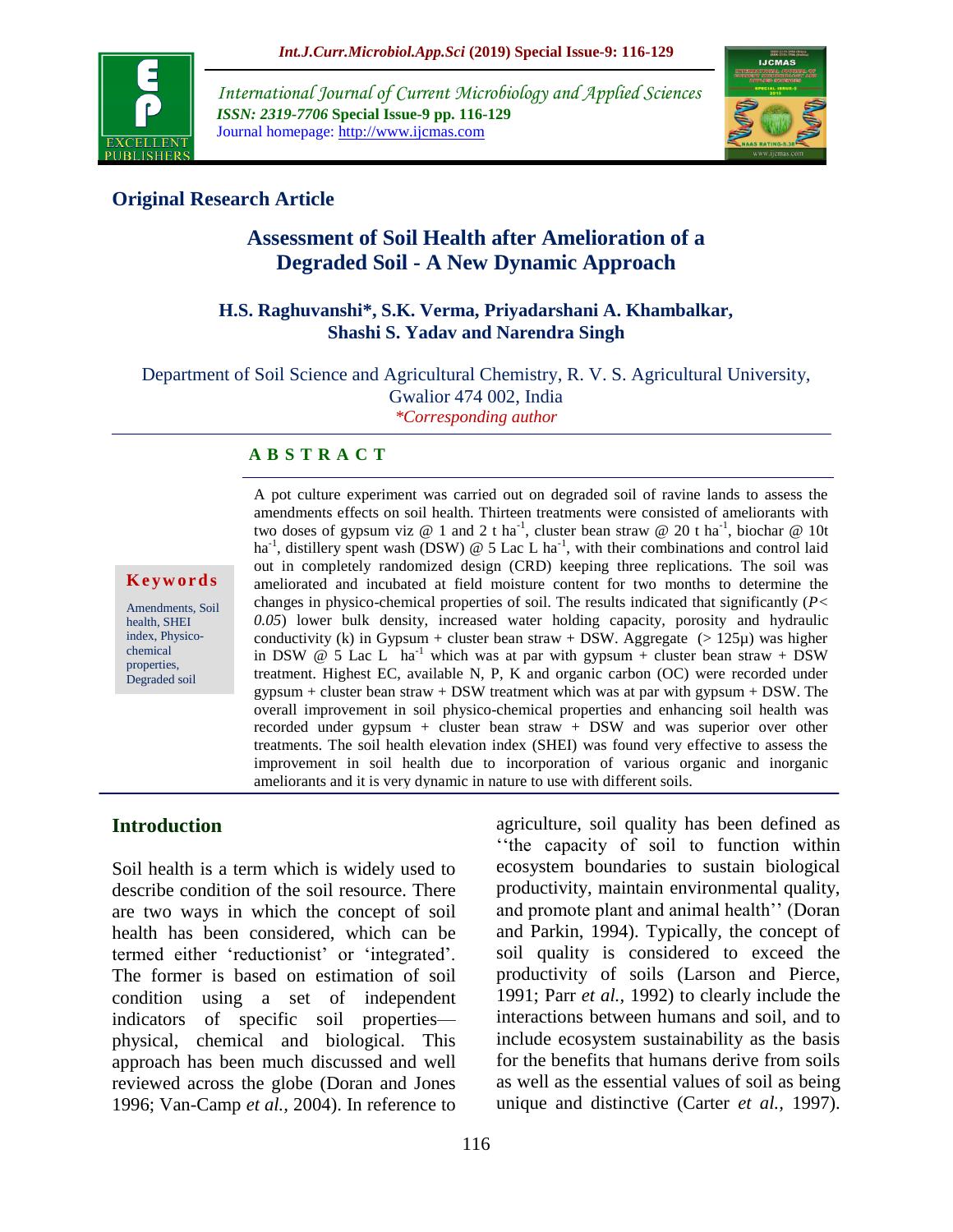The term soil quality in this broader sense was already used by Warkentin and Fletcher (1977).

Compared to natural ecosystems, agricultural ecosystems undergo many disturbances and modifications and have many more nutrient inputs and outputs (Hendrix *et al.,* 1992; Magdoff *et al.,* 1997). Soil erosion associated with conventional tillage practices, degrades the receiving waters and the soil resource because of topsoil loss at the same time. While disturbance and soil modification during modern crop production are inevitable, there are ways to manage these disturbances to mimic natural systems, thereby reducing the adverse impact of agriculture on the environment. The levels of available plant nutrients, pH, salt content and organic matter (SOM) are important parameters of soil health. The biological, chemical, and physical aspects of soils all interact with and affect one another. Strategies for improving soil health requires a holistic approach that involves a long-term commitment to using combinations of practices that enhance the soil biological, chemical, and physical characteristics (Magdoff and Van Es, 2000). The primary strategies for improving soil health is addition of SOM through crop residues as well as animal manures and composts showed identical effects on soil properties. Continuous practices of composting not only enhance soil aggregation but also suppress soil borne crop diseases (Hoitink *et al.,*  1997). Crop residue on the soil surface protects the soil from moisture and temperature extremes and enhances rainfall infiltration, which provides more water for crops and at the same time reduces runoff and erosion.

Erosion decreases soil health by removing topsoil rich in organic matter. Management for improved soil quality does not focus on

one strategy, such as reduced tillage or the use of cover crops. Combine use of many strategies are the key answer to improve soil quality. The addition of FYM and compost in soil decrease soil compaction, and improving nutrient management provides more benefits. Healthier soils have more diverse and active populations of soil organisms. Assessment and regular monitoring of soil health provide opportunity to evaluate land use management systems for sustainability of crop production and minimal environmental degradation (Manna *et al.,* 2013).

In India, 'dryland 'feeds nearly half of country's population and contributes more than 40% of total food grain production. This region generally experiences low and uncertain returns, land degradation, frequent mid-season dry spells and water scarcity. Soils of these regions are thirsty and hungry, especially in secondary and macronutrients (NPK). The availability of nutrients is quite low in agricultural fields (marginal land) and Gullied (ravine) land and poor in soil physico-chemical properties. Appropriate land management practices that conserve soil and water coupled with integrated nutrient management, use of soil amendments and crop rotations would restore these stressed dryland soils (Somasundaram *et al.,* 2014).

There is hardly any historical record to show when the deterioration started, but it is reasonable to assume that indiscriminate use of land leading to disturbance of ecosystem has been one of the main causes for formation of ravines. Erratic, short duration and high intensity rainfall, erodible nature of soil, week geology of alluvium, steep slopes and overgrazing have combined to aggravate the situation. Ravine soil are sandy in texture, low in organic carbon and low to very low in nitrogen and phosphorus and physical degraded are very poor (Anonymous 2013). The water dispersible aggregates show that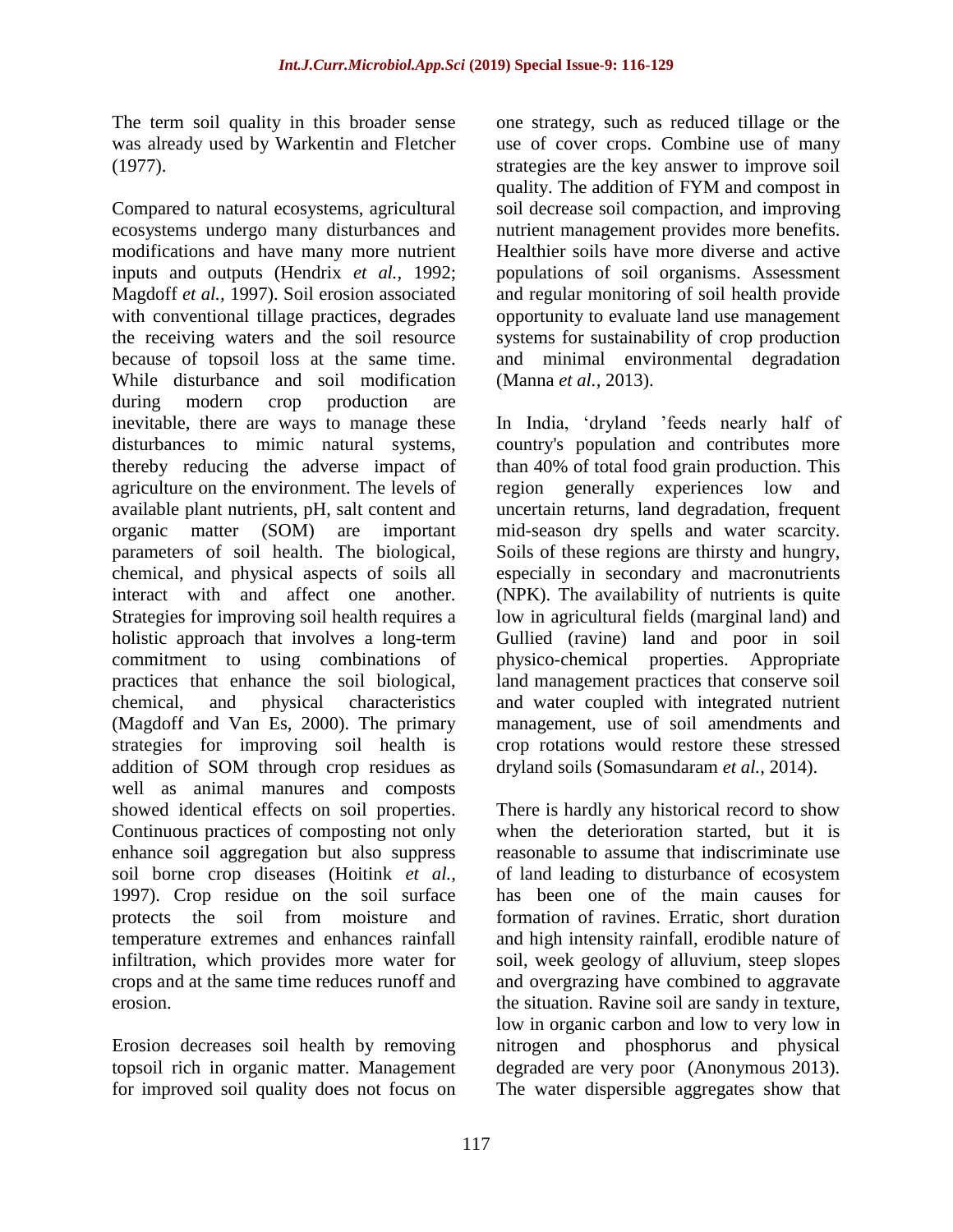the soil of ravine/study area has very weak binding properties. Proper management of ravine soils can be converted into lush green agri-ecosystem, providing better food, fodder, fuel wood, fibre and medicinal crops/plants resulting into better socio-economic environment to the people of the ravines. The management of ravines soil and keeping these points in view the present study conducted to monitor the effect of soil amendment on soil health.

### **Materials and Methods**

### **Location**

For the present study Chambal ravine (26°30'N and longitude 78°04'E at about 177m MSL) soil was collected and incubated for two months at room temperature (25°C±20°C) soil science department, college of agriculture Gwalior (MP).

### **Experimental details**

The experiment was conducted in earthen pots (medium size) of 20 kg weight, 35.56 cm height and 28.50 cm of diameter having polythene lined perforated water; total 39 pots were filled with 293 kg soil @ 7.5 kg pot<sup>-1</sup>. The treatment pots were kept in laboratory at room temperature  $(28^{\circ}C \pm 32^{\circ}C)$ and in absence of high gradient suction salt can not move to surface of pot. Thirteen treatments were consisted of ameliorants with two doses of gypsum viz  $\omega$  1 and 2 t ha<sup>-1</sup>, cluster bean straw @ 20 t ha<sup>-1</sup>, biochar @ 10 t ha<sup>-1</sup>, distillery spent wash (DSW) @ 5 Lac L ha<sup>-1</sup>, with their combinations and control. Bio-char is a fine-grained, carbon-rich, porous product remaining after plant biomass has been subjected to thermo-chemical conversion process (pyrolysis) at high temperatures  $(-350-600^{\circ}C)$  in an environment with little or no oxygen (Amonette and Joseph, 2009). Bio char is not a pure carbon, but rather mixer of carbon (C),

hydrogen (H), oxygen (O), nitrogen (N), sulphur (S) and ash in different proportions (Masek, 2009).The amendments were applied to each pot as per treatment (Table, 2). The experiment was conducted in completely randomize (CRD) design with three replications (total 39 pots). The filled pots were incubated at field moisture content for two month to complete the soil reaction and decomposition. After the mixing of amendments in the soil it was necessary to irrigate the pot at particular level to keep it on field capacity moisture for two months till complete the process. After that soil was analysed for different physio-chemical properties.

# **Soil characteristics**

# **Sampling and analysis**

The plough layer soil (top 20 cm) collected from Chambal ravines of Morena district, India. Soil was sandy in texture, low in organic carbon  $(53 \text{ mg} \text{ kg}^{-1})$  and low in nitrogen (180 kg ha<sup>-1</sup>), phosphorus (4 kg ha<sup>-1</sup>) <sup>1</sup>), potash  $(190 \text{ kg} \text{ ha}^{-1})$ ; with poor soil physico-chemical properties i. e. WHC (21.7%), % porosity (40%), hydraulic conductivity  $(0.07 \text{ cm hr}^{-1})$ , soil aggregates  $>125\mu$  (25 $\mu$ ), pH (8.31) and EC (0.12 dS m<sup>-</sup> <sup>1</sup>). The collected soil was incubated as per treatment (table. 2) for 2 months. After completion of incubation, soils were destructed, crushed and dried under shade, grounded in mortar with the help of pestle, sieved through sieve of size 2 mm and 0.5 mm and used for determination of physicochemical properties

### **Soil physico-chemical properties**

The physical properties including bulk density was determined by using small size core sampler (Blake and Hartge 1986), % porosity (Piper, 1966), soil aggregate stability was determined by wet sieving method,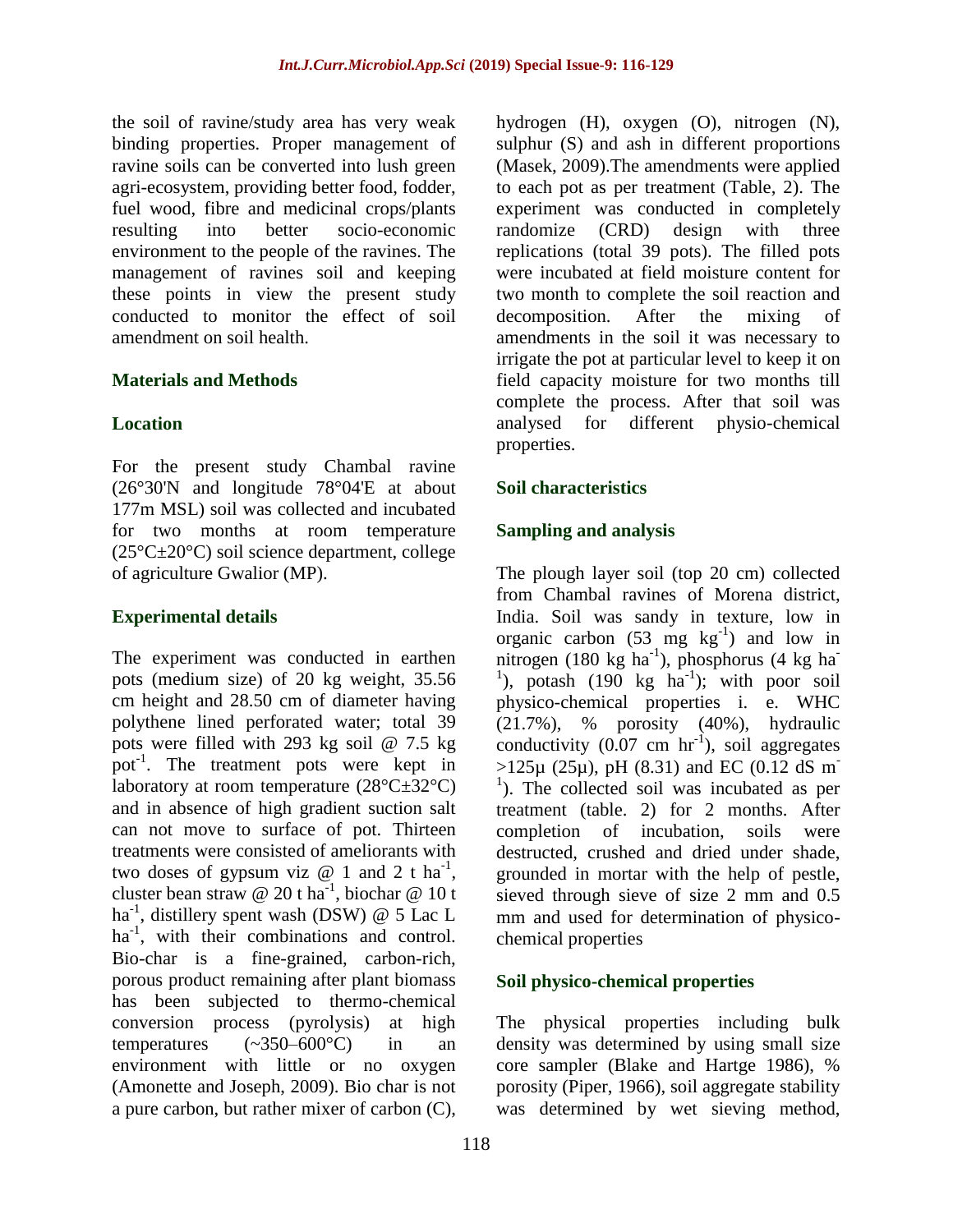(Angers and Mehuys 1993), water holding capacity determined by Keen Raczkowski box technique, as described by Black (1965). The hydraulic conductivity (k) of a soil is a measure of the soil's ability to transmit water when submitted to a hydraulic gradient. Soil chemical properties such as soil pH and EC by Jackson (1967). Organic carbon (Walkley-Black, 1934), available nitrogen (Subbiah and Asija, 1956), available phosphorus (Olsen *et al.,* 1954) and available potassium were determined (Jakson, 1967).

#### **Assessment of elevation in soil health**

A new parameter of Soil Health Elevation Index (SHEI) was computed from average percent enhancement in various parameters under consideration over control treatment on a unit basis.

Increasing favourable changes in percentage value of WHC, Porosity, Hydraulic conductivity, Soil Aggregates, EC, and OC over control were considered as positive changes, whereas unfavourable reductions over control in percentage value of BD and pH has been taken as positive being favourable for soil management and crop production. Mean was computed on the basis of the average of total percent of among the parameters which are divided by 100 for making out of scale is a good assessment for over all soil health changes.

positive value can be categorised as any changes <1.0 was considered as marginal changes, 1.0- 2.0 accepted as good, and  $>2.0$ 

### $SHEI =$

was excellent elevation/improvement

### **Organic and inorganic sources of soil amendments**

Amendments for this study were chosen for reclamation of ravine soil to enhance their physico-chemical properties and maintain soil health. The harvested straw of cluster bean was used @80 g pot<sup>-1</sup> which was equivalent to 20 t ha<sup>-1</sup>; was obtained from, College of agriculture Gwalior research farm, having nutrient value N: 1.04%, P: 0.18 and K: 1.9%.

Biochar was obtained from the Gwalior coal depot Gwalior, (MP) and was applied  $@$  40 g/pot. It was equivalent to 10 t  $\text{ha}^{-1}$ . The post fermented distillery spent wash was collected from Gwalior Alcobrew Pvt. Ltd. (Bapuna Group) Rairu, Morena district of Madhya Pradesh, India The DSW was applied @ 2 L pot<sup>-1</sup> as equivalent to 5 Lac L  $ha^{-1}$ . The detail characteristics of spent wash and Biochar were given in the Table 1. Commercial grade gypsum was used as a source of inorganic amendment as well as soil conditioner respectively in two different doses  $@ 1 t ha^{-1}$ and  $@$  2 t ha<sup>-1</sup>

### **Statistical analysis**

Data obtained were statistically analyzed with analysis of variance (ANOVA) in a CRD. The value was calculated only for those characters, which were found significant at 5 percent level of significance ( $P = 0.05$ ). The

| Total percent enhancement due to various factors under consideration pothesis was tested for organic and |                                                                                                                                                |
|----------------------------------------------------------------------------------------------------------|------------------------------------------------------------------------------------------------------------------------------------------------|
|                                                                                                          | Toatal number of parameters under consideration $x \frac{100}{100}$ amendments and their combine<br>effect on soil physico-chemical properties |
|                                                                                                          |                                                                                                                                                |
| SHEI was considered to be a very good in                                                                 | and available nutrient status.                                                                                                                 |
| predicting soil health improvement due to<br>application of various treatments. The                      | The difference between the treatments means<br>rrians tooted four statistical significances by the                                             |

were tested for statistical significance by the Least Significant Difference (LSD) at 5% probability (Gomez and Gomez, 1984).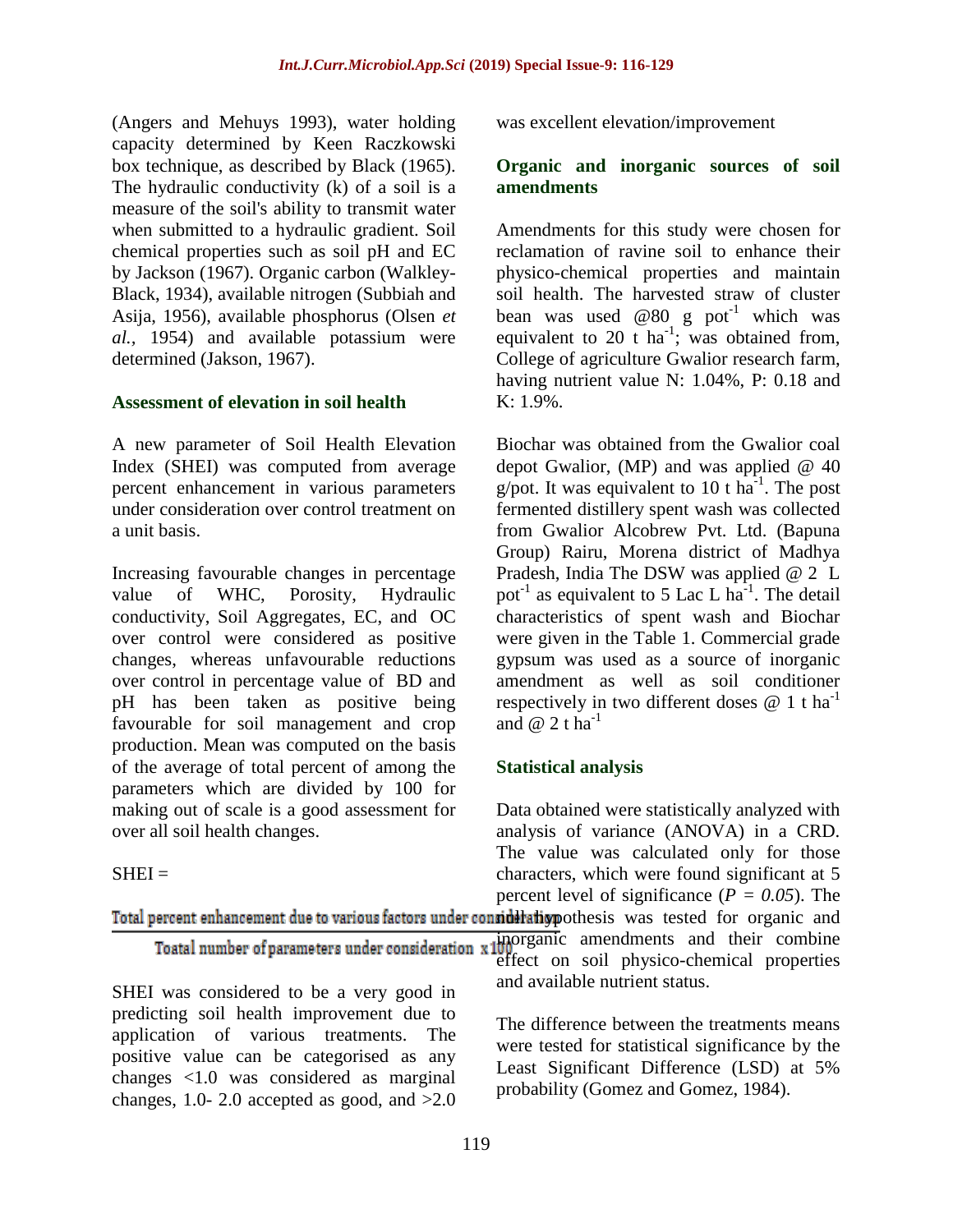### **Results and Discussion**

# **Soil physical properties**

Soil physical properties showed identical changes over control treatment (Table 3) after incubation of soil samples by organic and inorganic amendments. The significantly higher percentage of WHC was recorded in treatment  $T_{12}$  (57.9%) which was at par with treatment  $T_{10}$  (50.6%). The result showed that gypsum addition was effective in reducing crust formation on sodic soils. A Combined application of organic and inorganic amendments played a significant (*P< 0.05*) role in improving WHC, similar results were recorded by Shaaban *et al.,* (2013). Soil porosity significantly increased in different treatments. The treatment  $T_{12}$  (57.6%) was at par with treatment  $T_{11}$  (52.2%). The combine application of spent wash and cluster bean straw changes the pore space due to release of enzyme and microbial activities which favours the synthesis of various organic compounds in soil and results in creation of micro and meso-pores (Kalaiselvi and Mahimairaja, 2010).

All treatments recorded a significant decreasing trend of BD (Table 3) over control  $(1.51 \text{ g } cc^{-1})$ . Treatment T<sub>12</sub>  $(1.16 \text{ g } cc^{-1})$ showed lowest BD and was at par with  $T_{10}$  $(1.20 \text{ g cc}^{-1})$  and T<sub>8</sub> (1.21 g cc<sup>-1</sup>). The organic matter decreases the bulk density of soil (Pravin *et al.,* 2013). Gypsum treated along with organic amendment showed overall best improvement in BD, these results were in confirmation with Jenkins and Jenkins (2014). Different treatment affected aggregation, bulk density and porosity and it was very well reflected on hydraulic conductivity. The hydraulic conductivity was much higher in  $T_{12}$  (1.02 cm hr<sup>-1</sup>) which was at par with  $T_{10}$  (0.82 cm  $hr^{-1}$ ). The level of hydraulic conductivity (Table 3) showed a

significant increase in different treatments as compared to control  $(T_{13}, 0.07 \text{ cm hr}^{-1})$ . Addition of gypsum and amalgamated organics with or without crop straw, decays high amount of OM due to inter combination synergic effect of gypsum and DSW gave significantly higher hydraulic conductivity level respectively (Lado *et al.,* 2003).

The highest soil aggregate  $(> 125\mu)$ percentage was recorded under treatment  $T_5$ (40.7%) which was at par with  $T_{12}$  (40.2%) and lowest percentage was recorded in control treatment (25.6%). Application of DSW increased total and water stable soil aggregate percentage with size  $>125\mu$ . Application of DSW was found very effective may be due to higher dose of distillery spent wash @5 Lac L ha<sup>-1</sup>; having good organic content (>1.0%), binding chemical agents and used for reclamation of sodic soil (Gupta and Khan, 2015).

### **Soil chemical properties and available nutrient status**

Individual as well as combined effects of amendments in increasing initial EC, which was highly significant ( $P < 0.05$ ) in T<sub>12</sub> (0.54) and was at par with  $T_{10}$  (0.47). An upward trend of EC was found in soil due to influence of spent wash; better result were observed with combine application along with inorganic amendment which increased soil EC  $(0.22{\text -}0.29 \text{ dS m}^{-1})$  remarkably (Das *et al.,* 2010). Soil pH was lowest in treatment  $T_{12}$  (7.6) which was at par with treatment  $T_{10}$ (7.7) and was highest in control (8.3). The study revealed that addition of gypsum and organic amendments (Straw, spent wash) affected soil as a result of decreased pH. Chemically, spent wash is highly acidic (pH, 3.7-4.1) and self-moving leaching was more effective in changing EC and pH. Gypsum application in combination with organic amendments improved the soil chemical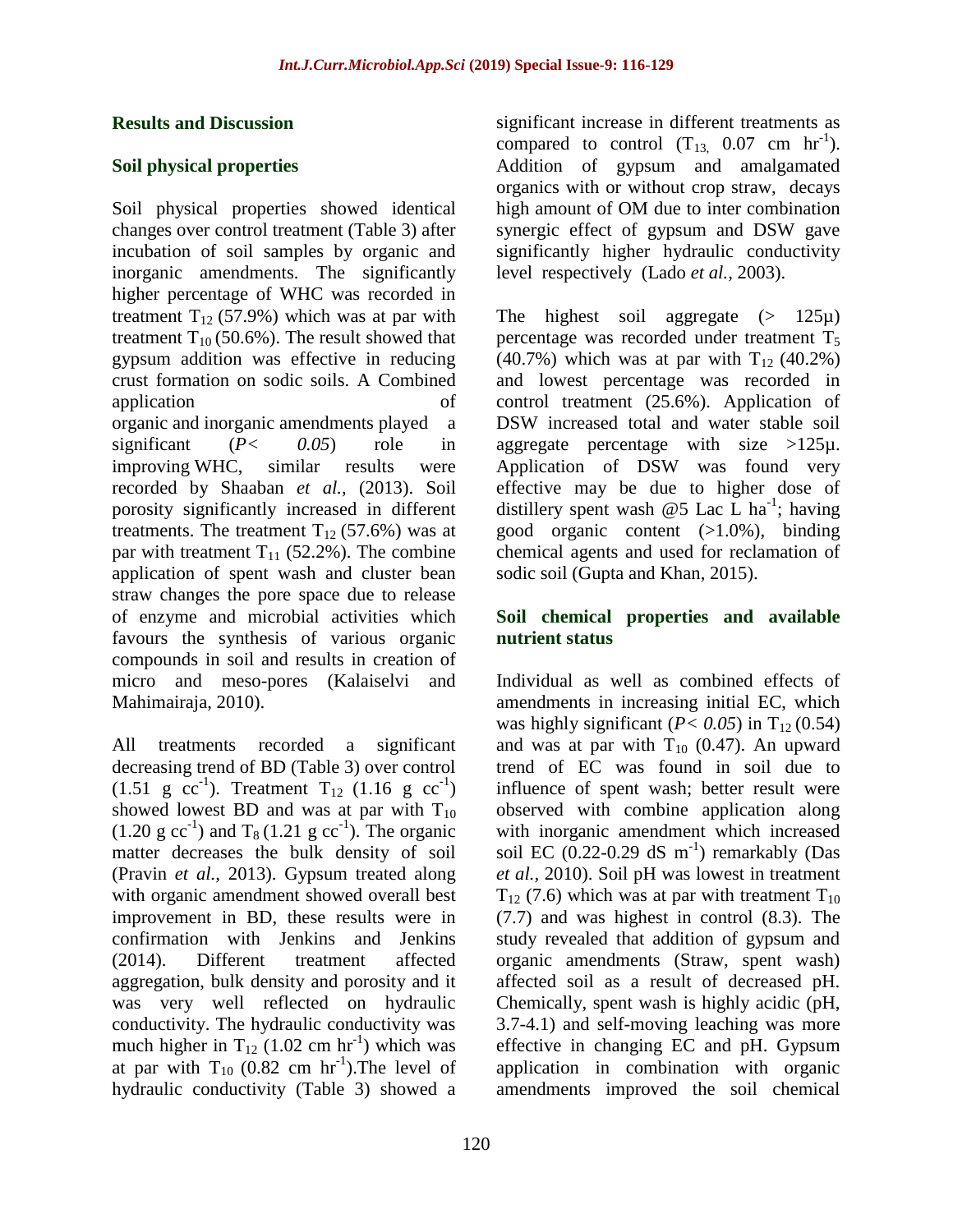properties by reducing the EC, SAR and pH, than the applying gypsum alone. Similar trends were reported by Khattak *et al.,* 2007 and Prapagar *et al.,* (2012).

|                              | Spent Wash              |            |                                         |                          |                                   |
|------------------------------|-------------------------|------------|-----------------------------------------|--------------------------|-----------------------------------|
| Parameters                   | Value                   | Parameters |                                         | Parameters               | Value                             |
| Color                        | <b>Brown</b>            | Chloride   | $250 \text{ mg } L^{-1}$                | <b>Ash Content</b>       | 13%                               |
| Odor                         | Alcoholic               | Calcium    | $261 \text{ mg } L^{-1}$                | $pH_{CaCl2}$             | 6.9                               |
| pH                           | $3.5 - 4.2$             | Magnesium  | 68 mg $L^{-1}$                          | <b>CEC</b>               | $176$ mmol <sub>+</sub> $kg^{-1}$ |
| D <sub>O</sub>               | 1.5 mg $L^{-1}$         | Sulphate   | 419 mg $L^{-1}$                         | Specific<br>surface area | $324 \text{ m2 g}^{-1}$           |
| <b>BOD</b>                   | 5970 mg $L^{-1}$        | Iron       | 2.8 mg $L^{-1}$                         | Particle<br>fraction     | $5 \times 6 \times 0.5$ mm        |
| <b>COD</b>                   | 3682 mg $L^{-1}$        | Lead       | $0.065$ mg<br>$L^{-1}$                  | $\bf K$                  | 16.1 g $kg^{-1}$                  |
| Oil and Grease               | $12 \text{ mg } L^{-1}$ | Zinc       | $0.26 \,\mathrm{mg} \, \mathrm{L}^{-1}$ | Ca                       | 28 $g kg^{-1}$                    |
| Temperature                  | $80^{\circ}$ C          | Copper     | $0.135$ mg<br>$L^{-1}$                  | Fe                       | $2.8 \text{ g kg}^{-1}$           |
| Electrical<br>Conductivity   | 2.23dS $m^{-1}$         | Nitrogen   | 927 mg $L^{-1}$                         | $C_{total}$              | $64\%$ (w w <sup>-1)</sup>        |
| <b>Total dissolved Solid</b> | 1480 mg $L^{-1}$        | Potassium  | 113 mg $L^{-1}$                         | N                        | $1.1\%$ (w w <sup>-1</sup> )      |
| Suspended Solid              | 790 mg $L^{-1}$         | Phosphate  | $45.6$ mg L                             |                          |                                   |

# **Table.1** Physico-chemical characteristic of spent wash

# **Table.2** Experimental Treatments

| Tr. No.        | Treatment                                                 |
|----------------|-----------------------------------------------------------|
| $T_1$          | Gypsum $@ 1$ t ha <sup>-1</sup>                           |
| $T_2$          | Gypsum $@$ 2 t ha <sup>-1</sup>                           |
| $T_3$          | Straw of clusterbean (straw) $@ 20$ t ha <sup>-1</sup>    |
| $T_4$          | Biochar $@10$ t ha <sup>-1</sup>                          |
| $T_5$          | Distillery Spent wash (DSW) @ 5 Lac L ha <sup>-1</sup>    |
| $T_6$          | Gypsum + Straw of cluster bean $(T_1 + T_3)$              |
| T <sub>7</sub> | Straw of cluster bean+ Biochar $(T_3 + T_4)$              |
| $T_8$          | Gypsum+ Spent wash $(T_1 + T_5)$                          |
| T <sub>9</sub> | Gypsum + Biochar $(T_1 + T_4)$                            |
| $T_{10}$       | Gypsum + Spent wash $(T_2 + T_5)$                         |
| $T_{11}$       | Straw of cluster bean + Spent wash $(T_3 + T_5)$          |
| $T_{12}$       | Gypsum + Straw of cluster bean + Spent wash $(T_1 + T_3)$ |
|                | $+T_5$ )                                                  |
| $T_{13}$       | Control                                                   |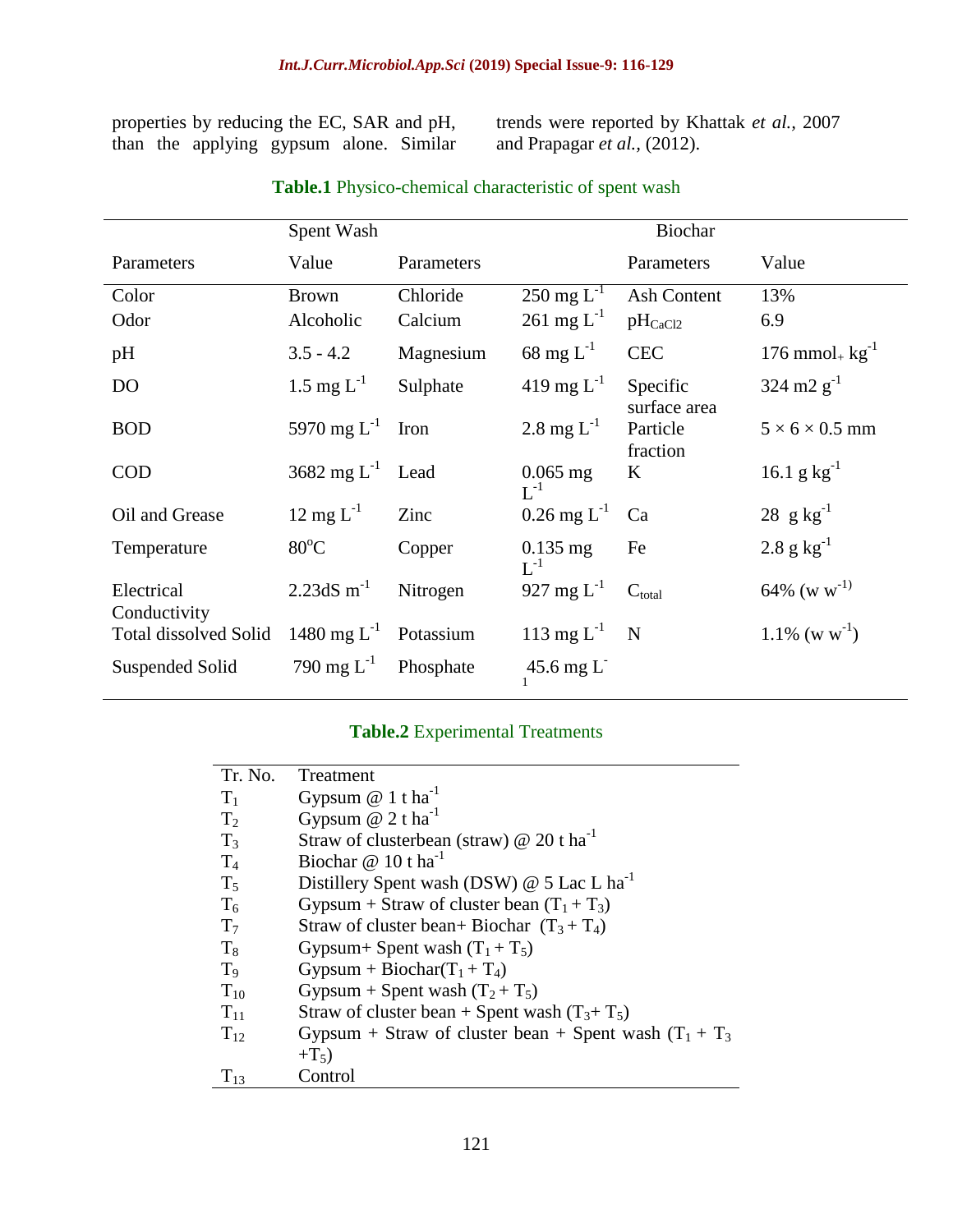| <b>SN</b>      | Treatment                                                       | Water<br>holding<br>capacity<br>$\%$ | Porosity<br>$\%$ | BD(g/cc)     | Hydrolic<br>conductivit<br>$y$ (cm/hr) | Soil<br>Aggrigates<br>$>125 \mu$ |
|----------------|-----------------------------------------------------------------|--------------------------------------|------------------|--------------|----------------------------------------|----------------------------------|
| $T_1$          | Gypsum $@ 1$ t ha <sup>-1</sup>                                 | 34.3                                 | 46.8             | 1.39         | 0.15                                   | 34.8                             |
| $T_2$          | Gypsum $@$ 2 t ha <sup>-1</sup>                                 | 37.4                                 | 47.4             | 1.41         | 0.27                                   | 31.8                             |
| $T_3$          | Straw of cluster bean $\omega$ 20 t ha <sup>-1</sup>            | 35.8                                 | 44.1             | 1.42         | 0.24                                   | 26.8                             |
| $T_4$          | Biochar $@10$ t ha <sup>-1</sup>                                | 33.2                                 | 46.4             | 1.48         | 0.18                                   | 34.6                             |
| $T_5$          | Spent wash $@$ 5 Lac L ha <sup>-1</sup>                         | 33.8                                 | 52.1             | 1.27         | 0.35                                   | 40.7                             |
| $T_6$          | Gypsum + Straw of cluster bean $(T_1 + T_3)$                    | 36.6                                 | 49.1             | 1.35         | 0.24                                   | 34.1                             |
| $T_7$          | Straw of cluster bean + Biochar $(T_3 + T_4)$                   | 37.8                                 | 50.8             | 1.30         | 0.11                                   | 31.0                             |
| $\rm T_{8}$    | Gypsum + Spent wash $(T_1 + T_5)$                               | 34.9                                 | 50.9             | 1.21         | 0.38                                   | 39.3                             |
| T <sub>9</sub> | Gypsum + Biochar $(T_1 + T_4)$                                  | 40.8                                 | 48.8             | 1.35         | 0.28                                   | 31.4                             |
| $T_{10}$       | Gypsum + Spent wash $(T_2 + T_5)$                               | 50.6                                 | 53.3             | 1.20         | 0.82                                   | 35.4                             |
| $T_{11}$       | Straw of cluster bean + Spentwash $(T_3+T_5)$                   | 43.3                                 | 52.2             | 1.26         | 0.33                                   | 31.4                             |
| $T_{12}$       | Gypsum + Straw of cluster bean + Spent wash $(T_1 + T_3 + T_5)$ | 57.9                                 | 57.6             | 1.16         | 1.02                                   | 40.2                             |
| $T_{13}$       | Control                                                         | 21.8                                 | 40.1             | 1.51         | 0.07                                   | 25.6                             |
|                | $S.E. \pm$<br>C.D. (5%)                                         | 0.70<br>2.03                         | 0.03<br>0.10     | 1.38<br>4.02 | 0.03<br>0.07                           | 0.70<br>2.05                     |

**Table.3** Effect of organic and inorganic amendments on soil physical properties

S.E.- standard error C.D.- critical difference; significantly different  $(P < 0.05)$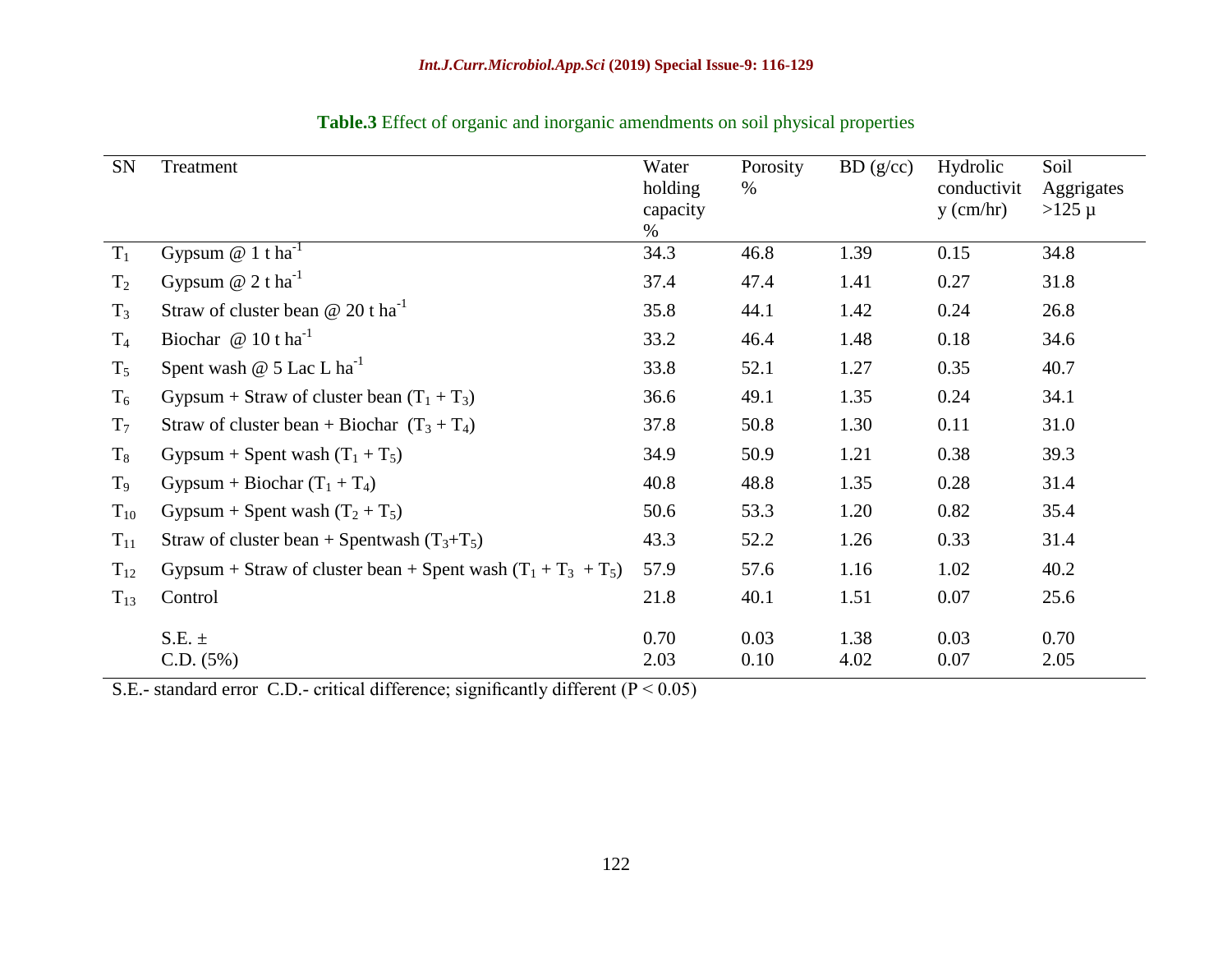| S              | Treatment                                                  | pH   | EC     | Available nutrients (kg/ha) |              |       | OC      |
|----------------|------------------------------------------------------------|------|--------|-----------------------------|--------------|-------|---------|
| $\mathbf N$    |                                                            |      | (dS/m) | N                           | $\mathbf{P}$ | K     | (mg/kg) |
| $T_1$          | Gypsum $@ 1$ t ha <sup>-1</sup>                            | 8.0  | 0.26   | 205                         | 12           | 241   | 64      |
| $T_2$          | Gypsum $@$ 2 t ha <sup>-1</sup>                            | 8.1  | 0.26   | 296                         | 13           | 369   | 80      |
| $T_3$          | Straw of cluster bean $@ 20 t \text{ ha}^{-1}$             | 7.9  | 0.28   | 304                         | 9            | 499   | 88      |
| $T_4$          | Biochar $@10$ t ha <sup>-1</sup>                           | 8.1  | 0.23   | 273                         | 11           | 459   | 62      |
| $T_5$          | Spent wash @ 5 Lac L ha <sup>-1</sup>                      | 7.9  | 0.42   | 543                         | 8            | 425   | 73      |
| $T_6$          | Gypsum + Straw of cluster bean $(T_1 + T_3)$               | 8.0  | 0.34   | 365                         |              | 609   | 90      |
| T <sub>7</sub> | Straw of cluster bean + Biochar $(T_3 + T_4)$              | 7.9  | 0.37   | 299                         |              | 890   | 90      |
| $T_8$          | Gypsum + Spent wash $(T_1 + T_5)$                          | 7.7  | 0.46   | 684                         | 13           | 985   | 136     |
| $T_9$          | Gypsum + Biochar $(T_1 + T_4)$                             | 8.2  | 0.31   | 202                         | 10           | 391   | 95      |
| $T_1$          | Gypsum + Spent wash $(T_2 + T_5)$                          |      |        |                             |              |       |         |
| $\overline{0}$ |                                                            | 7.7  | 0.47   | 970                         | 16           | 1066  | 154     |
| $T_1$          | Straw of cluster bean + Spentwash $(T_3+T_5)$              |      |        |                             |              |       |         |
| $\mathbf{1}$   |                                                            | 7.8  | 0.33   | 512                         | 6            | 835   | 128     |
| $T_1$          | Gypsum + Straw of cluster bean + Spent wash $(T_1 + T_3 +$ |      |        |                             |              |       |         |
| $\overline{2}$ | $T_5$ )                                                    | 7.6  | 0.54   | 1046                        | 17           | 1229  | 155     |
| $T_1$          | Control                                                    | 8.3  | 0.12   | 182                         | 4            | 216   | 53      |
| 3              |                                                            |      |        |                             |              |       |         |
|                | $S.E. \pm$                                                 | 0.08 | 0.04   | 22.78                       | 0.65         | 17.98 | 3.58    |
|                | C.D. (5%)                                                  | 0.24 | 0.12   | 66.24                       | 1.91         | 52.28 | 10.39   |

**Table.4** Effect of organic and inorganic amendments on soil chemical properties and fertility status

S.E.- standard error C.D.- critical difference; significantly different ( $P < 0.05$ )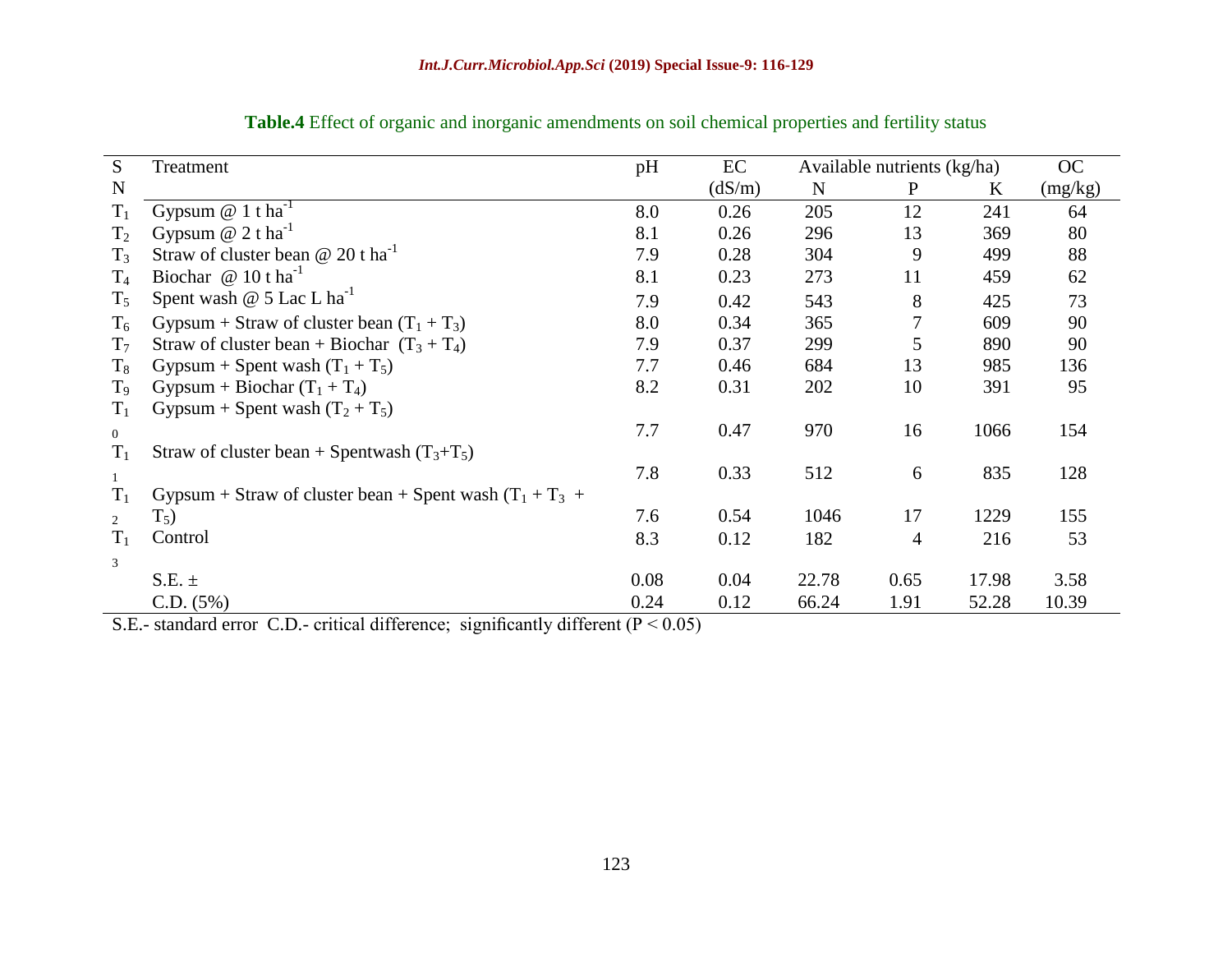| <b>SN</b>      | Treatments                                                             | Water<br>holding | Porosit<br>V | <b>BD</b> | Hydraulic<br>conductivit | Soil<br>aggregate    | pH             | EC  | OC  | <b>SHEI</b><br>Index |
|----------------|------------------------------------------------------------------------|------------------|--------------|-----------|--------------------------|----------------------|----------------|-----|-----|----------------------|
|                |                                                                        | cpacity          |              |           | у                        | $s$ (><br>$125\mu$ ) |                |     |     |                      |
|                |                                                                        |                  |              |           |                          |                      |                |     |     |                      |
| $T_1$          | Gypsum $@ 1$ t ha <sup>-1</sup>                                        | 57               | 16           | 07        | 114                      | 35                   | 3              | 110 | 19  | 0.45                 |
| T <sub>2</sub> | Gypsum $@$ 2 t ha <sup>-1</sup>                                        | 71               | 18           | 06        | 285                      | 24                   | $\overline{2}$ | 100 | 49  | 0.69                 |
| $T_3$          | Straw of cluster bean $@ 20 t \text{ ha}^{-1}$                         | 64               | 10           | 05        | 242                      | 04                   | 4              | 127 | 63  | 0.65                 |
| $T_4$          | Biochar $@10$ t ha <sup>-1</sup>                                       | 52               | 15           | 01        | 157                      | 34                   | 2              | 085 | 15  | 0.45                 |
| $T_5$          | Spent wash $@$ 5 Lac L ha <sup>-1</sup>                                | 55               | 29           | 05        | 400                      | 58                   | 4              | 239 | 37  | 1.05                 |
| $T_6$          | Gypsum + Straw of cluster bean $(T_1 + T_3)$                           | 67               | 22           | 10        | 242                      | 32                   | 3              | 178 | 69  | 0.78                 |
| $T_7$          | Straw of cluster bean + Biochar $(T_3 + T_4)$                          | 73               | 26           | 13        | 057                      | 21                   | 4              | 202 | 69  | 0.58                 |
| $T_8$          | Gypsum + Spent wash $(T_1 + T_5)$                                      | 60               | 27           | 19        | 442                      | 53                   | 7              | 276 | 154 | 1.30                 |
| T <sub>9</sub> | Gypsum + Biochar $(T_1 + T_4)$                                         | 87               | 21           | 10        | 300                      | 22                   | 1.5            | 149 | 76  | 0.83                 |
| $T_{10}$       | Gypsum + Spent wash $(T_2 + T_5)$                                      | 132              | 33           | 20        | 1057                     | 38                   | 7              | 278 | 186 | 2.13                 |
| $T_{11}$       | Straw of cluster bean + Spentwash $(T_3+T_5)$                          | 98               | 30           | 16        | 371                      | 22                   | 6              | 165 | 139 | 1.12                 |
| $T_{12}$       | $Gypsum + Straw$ of cluster bean $+$ Spent<br>wash $(T_1 + T_3 + T_5)$ | 165              | 43           | 23        | 1342                     | 56                   | 8              | 334 | 189 | 2.70                 |

**Table.5** Assessment of percent improvement in soil properties and Soil Health Evaluation Index (SHEI) over control treatment

Increase in fertility are not accommodated in table but are included for computation of SHEI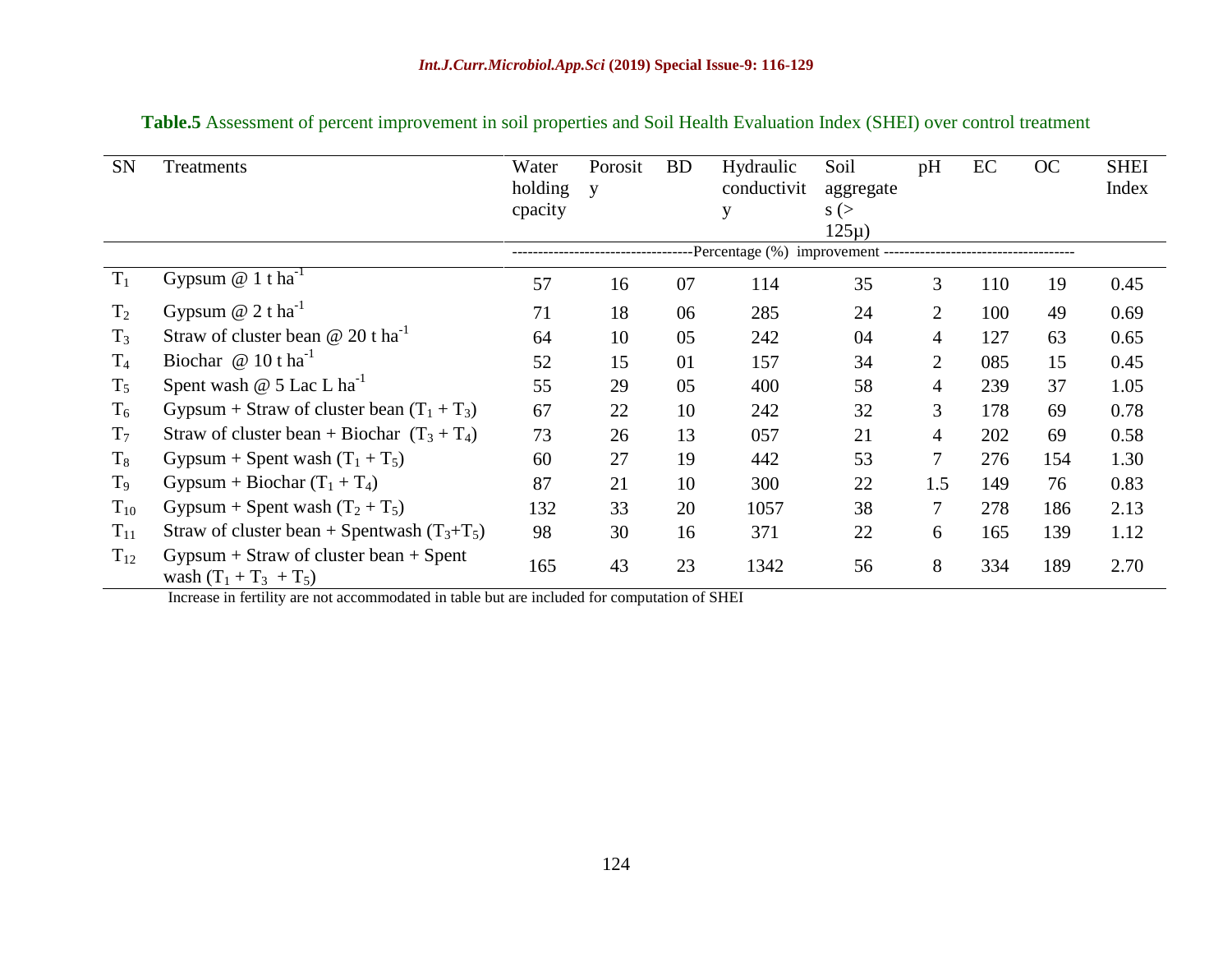Markedly increased available N, P, K status were recorded in DSW alone or in combination with straw and gypsum treatments, this might be due to the presence of considerable amount of N (927 mg  $L^{-1}$ ), P  $(45.60 \text{ mg } L^{-1})$  and K  $(113 \text{ mg } L^{-1})$  in spent wash itself. Available N content was significantly increased under different treatments as compared to control and was found in the range of  $205-1046$  kg ha<sup>-1</sup>. In term of depletion and build-up highest available N was recorded under treatment  $T_{12}$  (1046 kg ha<sup>-1</sup>) which was at par with treatment  $T_{10}$  (970 kg ha<sup>-1</sup>) and showed very high build-up over control  $(182 \text{ kg ha}^{-1})$ .

Similarly, the increased microbial activity due to added organic matter through clusterbeen straw which had increased the availability of nitrogen. The spent wash not only adds nitrogen to soil, but also promotes the mineralization and/or solubilisation of nitrogen in soil (Kalaiselvi and Mahimairaja, 2010 and Shenbagavalli *et al.,* 2011).

The significantly (*P< 0.05*) higher available P was recorded in treatment  $T_{12}$  (17 kg ha<sup>-1</sup>) which was at par with treatment  $T_{10}$  (16 kg) ha<sup>-1</sup>), lowest available P was recorded under the treatment  $T_{13}$  (4 kg ha<sup>-1</sup>). The combine application of spent wash along with organics and gypsum markedly increased the available P status in the soil. The increase in available P may be assigned due to decomposition of distillery effluent helped to solubilise the immobile native soil organic P compounds and higher phosphatase activity in soil (Rajukannu *et al.,* 1996).

Available K in soil was significantly increased with application of higher amount, spent wash put together with gypsum and decomposable straw. The highest Available K was observed in treatment  $T_{12}$  (1229 kg) ha<sup>-1</sup>) which was at par with treatment  $T_{10}$ 

(1066 kg ha<sup>-1</sup>). The lowest available K was recorded in treatment under control (216 kg ha<sup>-1</sup>). The organic carbon significantly increased by different organic and inorganic amendments added to various treatments alone or in combinations respectively over control treatment (Kavitha et. al. 2014). The maximum organic carbon concentration was recorded under combined application of gypsum + cluster been straw + DSW treatment  $(T_{12}; 155 \text{ mg kg}^{-1})$  which was at par with treatment  $T_{10}$  (153 mg kg<sup>-1</sup>) and lowest concentration of OC was recorded under control (53 mg  $kg^{-1}$ ) treatment (table 4). As the level of spent wash application increased, organic carbon content was increased. This could be attributed to the fact that spent wash had high organic load thus triggering microbial activity. Similar results were reported by Meena *et al.,*  (2013).

# **Soil health elevation and soil health elevation index (SHEI)**

The improvement in soil health was noticed after different amendments application to the soil. The parameters involved in soil health status and their elevation remarkably improved under all treatment pots as compared to control treatment. Various amendments noticeably increased percentage of WHC, % porosity, hydraulic conductivity, soil aggregate, EC and OC of soil under different treatments; whereas negative trends were recorded in pH and BD of soil (Table 5).

The highest increase in percentage of different soil properties was recorded under  $T_{12}$  viz. WHC by 165%, porosity by 43%, hydraulic conductivity (1342%), EC (334%) and OC by 189% where as soil aggregate under  $T_5$  by 56%; and negative highest changes were recorded for BD by 23% and pH by 8% under  $T_{12}$ .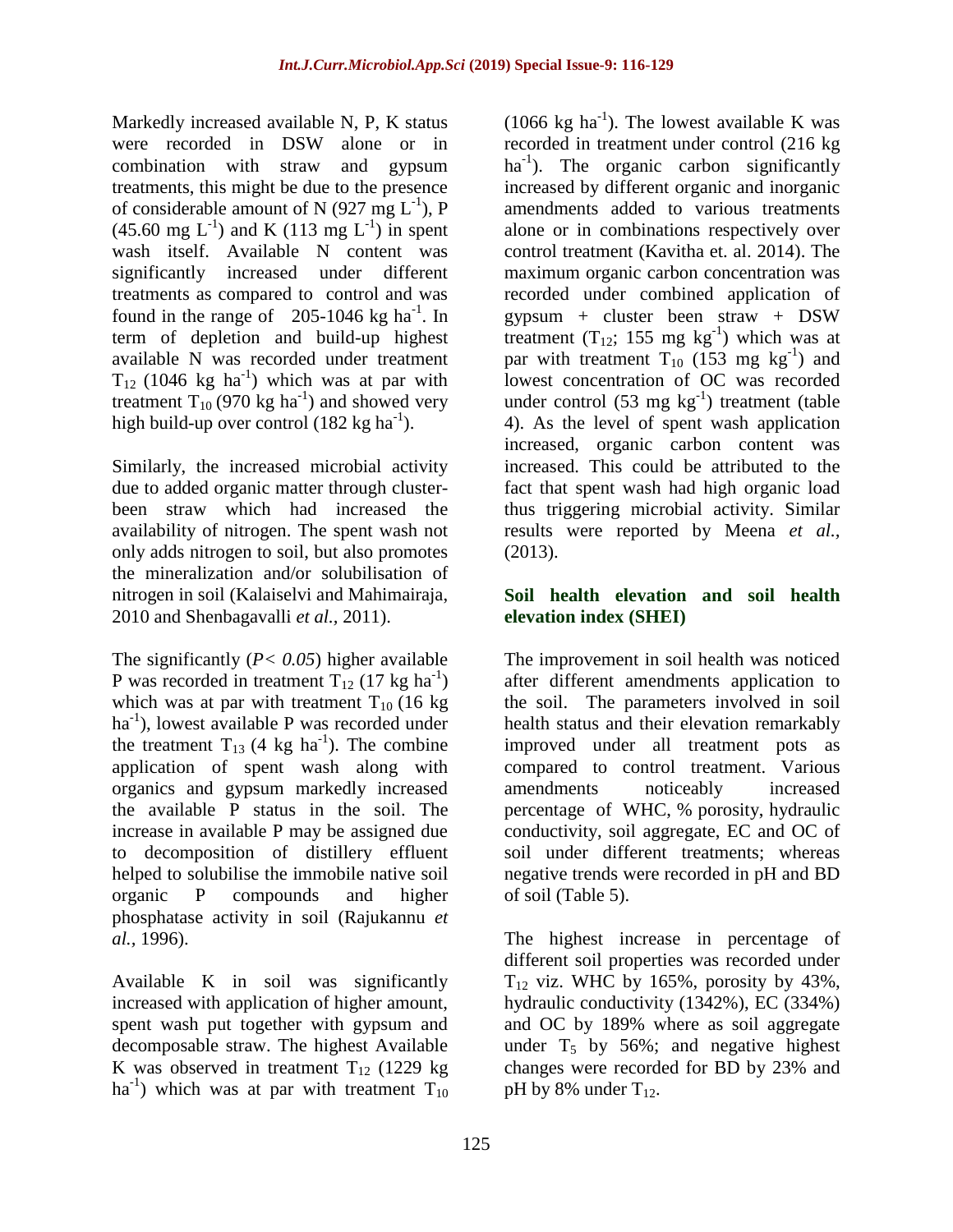In present study SHEI was considered as very good index for predicting soil health improvement due to application of various amendments. The positive value can be categorised as any changes < 1.0 as marginal, 1.0- 2.0 as good, and  $>2.0$ considered as excellent elevation/ improvement. After considering all the parameters including fertility elevation higher mean value of SHEI was recorded under  $T_{12}$  (2.70) fallowed by  $T_{10}$  (2.13) which showed excellent improvement in soil health;  $T_8$  (1.30),  $T_{11}$  (1.12) and  $T_5$  (1.05) showed good elevation; whereas remaining treatments recorded marginal elevation in soil health. On the basis of computed SHEI index higher value 2.70 was recorded under treatment receiving gypsum  $+$  straw  $+$  DSW which was found excellent one for the assessment of overall improvement in soil health under various treatments as per study limits. The SHEI computation with this formula gave very authentic information regarding up gradation in soil heath due to various treatments application and their effectiveness. This formula is adjustable to many numbers of soil properties for considerations as much as possible. Here the value for grading of soil health elevation, it was considered that  $< 1.0$  as no elevation, 1.0- 2.0 as considerable elevation and >2.0 as excellent elevation and there is flexibility to lower down this limit in case of soils from most degraded to partially degraded or even more to a normal soil.

In conclusions, the experimental finding revealed that combined application of gypsum, straw of cluster bean and DSW with their various doses found to be superior in respect of soil physical and chemical properties. Treatment  $T_{12}$  showed identical changes with respect to WHC (57.9%), BD (1.16), porosity (57.6%), hydraulic conductivity  $(1.02 \text{cm hr}^{-1})$  EC  $(0.54 \text{ dSm}^{-1})$ , pH (7.6); as well as soil fertility status (N:

1046, P: 17 and K: 1229 kg ha<sup>-1</sup>) and OC  $(155 \text{ mg kg}^{-1})$  also. Whereas only total soil aggregate  $(>125\mu)$  found higher in DSW  $(T<sub>5</sub>)$  alone treatment (40.7) compared with other treatment. SHEI found excellent result with respect of elevation in soil health improvement and it is very dynamic for computation as there is no limit for number of parameters or present soil health condition. Highest SHEI (2.70) recorded in Treatment  $T_{12}$ . From the present study it may be concluded that application of spent wash which was highly acidic and source of plant nutrients. Use of organic waste with inorganic amendments like gypsum was found very beneficial for correcting all soil constraints and improving soil health. The computation of SHEI is very dynamic in nature and can be used for health of any kind of soil and number of properties.

# **Acknowledgements**

The first author grateful to College of Agriculture, RVSKVV Gwalior, India for providing experimental facility and other key inputs for conduct of the experiment.

# **References**

- Angers D.A. and Mehuys G.R., 1993. Aggregate stability to water. In: Carter MR (Ed)
- Chapter 61. *Soil Sampling and Methods of Analysis*. 651-657. CRC Press, Boca Raton, Florida.
- Anonymous 2013. Annual Report of Niche Area of Excellence on Management of Soil Health in Degraded Chambal Ravine, submitted to Indian Council of Agricultural Research, New Delhi, India
- Black, C.A. 1965. *Methods of soil Analysis*  Part I and II. American Society of Agronomy, Inc. Publishers, Madison, Wisconsin, USA.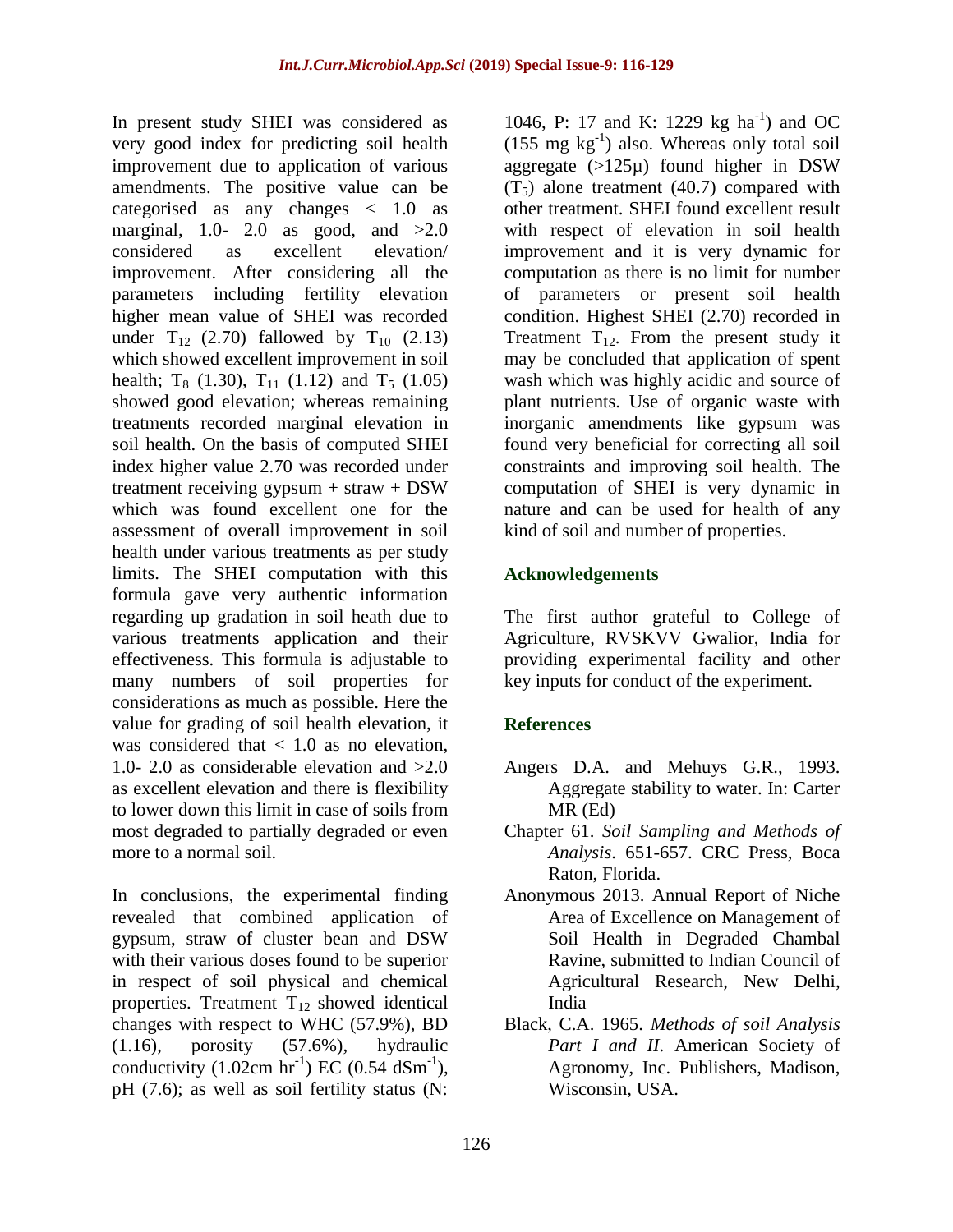- Blake, G.R., and K.H., Hartge 1986. Bulk density. In: A. klute ed. methods of soil analysis part I: physical and mineralogical methods.<sup>2nd</sup> edi. Am. *Soc. Agron., Madison, WI*: 363-375.
- Carter, M.R., Gregorich, E.G., Anderson, D.W., Doran, J.W., Janzen, H.H., and Pierce, F.J., 1997. Concepts of soil quality and their significance. In: Gregorich, E.G., Carter, M.R. (Eds.), *Developments in Soil Science.* Elsevier, pp. 1–19
- Das M., Charaborty H., Singandhupe R.B., Muduli S.D., and Kumar A., 2010. Utilization of distillery wastewater for improving production in underproductive paddy grown area in India. *Journal of scientific and industrial research.* 69, 560-563.
- Doran, J. W. and Jones, A. J. (eds) 1996 *Methods for assessing soil quality*, vol. 49. *SSSA* special publication. Madison, WI: ASA.
- Doran, J. W. and T. B. Parkin. 1994. Defining and assessing soil quality. Pp 3–22 in J. W. Doran, D. C. Coleman, D. F. Bezdicek, and B. A. Stewart, eds. Defining soil quality for a sustainable environment. Soil Science Pub. 35. Madison, WI: *American Society of Agronomy.*
- Gomez, K.A. and A.A. Gomez, 1984. *Statistical procedures for agricultural research* (2 ed.). John wiley and sons, New York, 680p.
- Khattak S.G., Haq I.U, Malik A., Khattak M. J., and Naveedullah, 2007. Effect of various levels of gypsum application on the reclamation of salt affected soil grown under rice followed by wheat crop. *Sarhad J. Agric.* 23(3)*: 675-680.*
- Gupta R., and Khan M.Z. 2015. Effect of Distillery Effluent (spent wash) application on aggregate size distribution and stability in sodic soils.

*Sugar Tech.* 17: 367. Doi: 10.1007/s12355-014-0326-1 December 2015. 17, 367–378.

- Hendrix, P. F., D. C. Coleman, and D. A. Crossley, Jr. 1992. Using knowledge of soil nutrient cycling processes to design sustainable agriculture. *J. Sust. Agri.* 2, 63–81.
- Hoitink, H. A. J., D. Y. Han, A. G. Stone, M. S. Krause, W. Zhang, and W. A. Dick. 1997. Natural suppression. American Nursery man. October 1, 1997:90–97.
- Jackson, M. L., 1967. *Soil chemical analysis*. Prentice Hall of India Pvt. Ltd., New Delhi.
- Jenkins T. A. and Jenkins V. 2014 Effects of gypsum on soil quality: preliminary results. Centre for Sustainable Agricultural Technologies Ltd P.O. Box 29683, Christchurch 8540, New Zealand
- Kalaiselvi P. and Mahimairaja S. 2010. Effect of spentwash application on nitrogen dynamics in soil. *International J. Env. Sci. Dev.,* 1 (2) ISSN: 2010-0264.
- Kavitha H., Bhaskar S. and Kavitha M.Y. 2014. Effect of distillery spent wash on growth and yield parameter of sunflower (*Helianthus annuus* L.) soil chemical properties and economics in dryland agroecosystem. *Adv. Res. J. Crop Improvement,* 5: 1-6.
- Lado M., Paz A., Ben and Hur M. 2003. Organic Matter and Aggregate-Size Interactions in Saturated Hydraulic Conductivity. Doi: 10.2136 / *Soil Sci. Soc. Amer J.,* 2004.2340. 68 (1): 234 242.
- Larson, W.E.& Pierce, F.J., 1991. Conservation and enhancement of soil quality Evaluation for sustainable land management in the developing world. In: IBSRAM Proceedings, No. 12 Vol. 2, Technical Papers, Bangkok,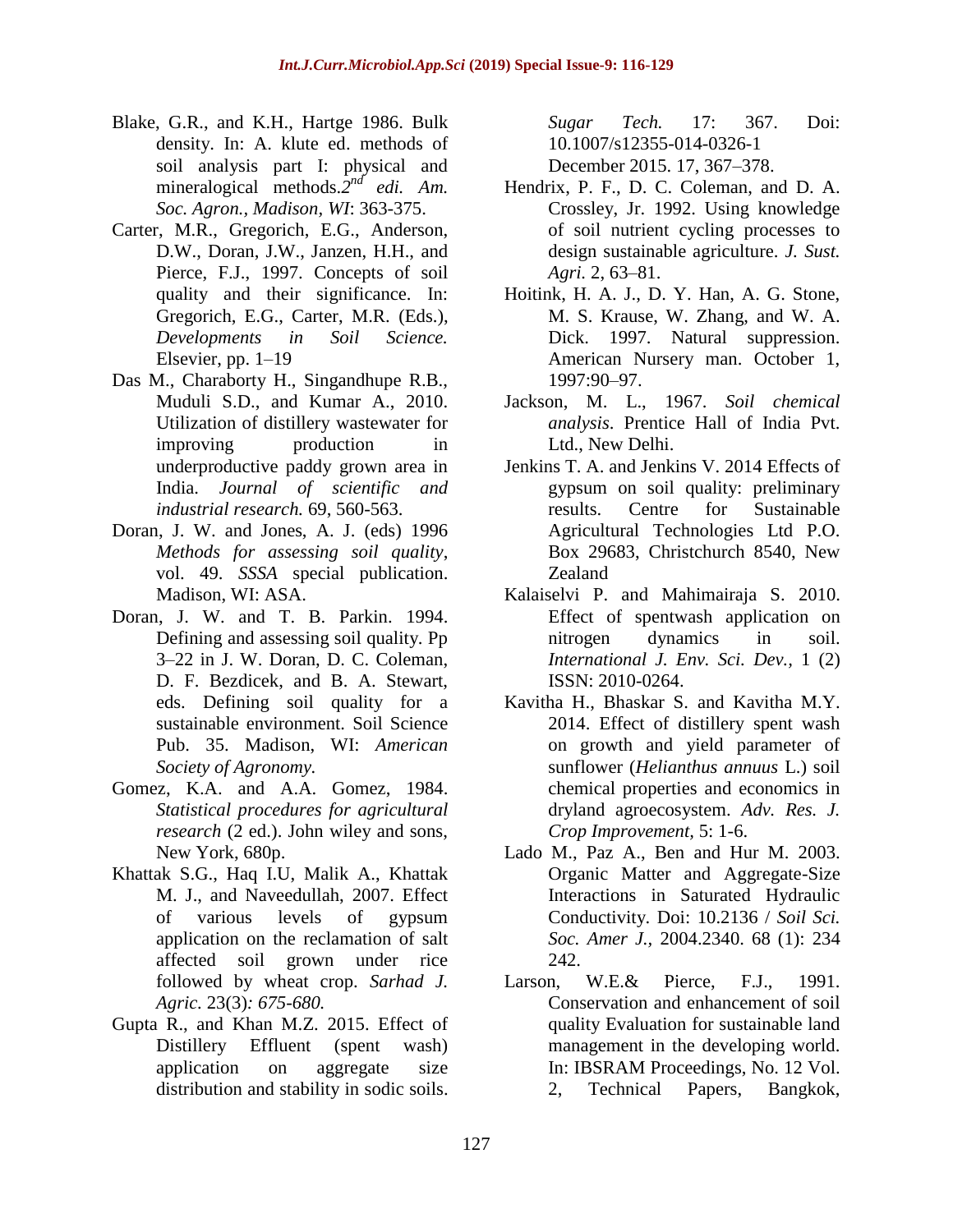Thailand, pp. 175–203.

- Masek, O. 2009. Biochar production technologies, http://www.geos.ed.ac. uk/sccs/ biochar/ documents/ BiocharLaunch-OMasek.pdf.
- Magdoff, F., and H. Van Es. 2000. Building soils for better crops, 2nd ed. Burlington, VT: Sustainable Agriculture Network.
- Magdoff, F., L. Lanyon, and B. Liebhardt. 1997. Nutrient cycling, transformations, and flows: Implications for a more sustainable agriculture. *Adv Agr.* 60, 1–73.
- Manna M. C. Rao A. Subba and Manadal A. 2013. Maintenance of soil biological health under different crop production systems. *Ind. J. Soil Cons.* 41, (2): 127-135.
- Meena, M.C. Patal K.P. and Raman. V.P. 2013. Effect of FYM and sewage sludge application on yield and quality of pearl millet- mustard cropping system and soil fertility in typic haplustept. *J. Indian Soc. Soil Sci.* 61  $(1), 55 - 58.$
- Muhr, G.R., Datta, N.P., Sankarasubramaney, H., Dever, F., Laley, V.K. and Donahue, R.L., 1963. Critical test value for available N, P and K in different soils. *Soil Testing in India*, 2nd edn. U.S. Agency for International Development, New Delhi, 120.
- Olsen S.R., Cole C.V., Watnbe F.S. and Dean L.A. 1954. Estimation of available phosphorus in soil extraction with sodium bicarbonate. *USDA Circ. 939.*
- Pravin, R., Chaudhari., Dodha, V., Ahire, Vidya, Ahire, D., Chkravarty, M. and Saroj Maity 2013 Soil Bulk Density as related to Soil Texture, Organic Matter Content and available total Nutrients of Coimbatore Soil. *Int. J. Scientific Res. Pub.* 3, 1-8.
- Parr, J.F., Papendick, R.I., Hornick, S.B. and Meyer, R.E., 1992. Soil quality: attributes and relationship to alternative and sustainable agriculture. *Ame. J. Alter. Agri.* 7, 5–11.
- Piper, C. S., 1966. *Soil and Plant Analysis*. Hans Publishers, Bombay.
- Prapagar, K., Indraratne S.P. and Premanandharajah P. 2012. Effect of soil amendments on reclamation of saline-sodic soil. *Tropical Agri. Res.*  23 (2), 168 –176.
- Rajukkannu, K., Manickam, T.S., Chandrasekaram and Gladis, R. 1996. Proceedings of National symposium on use of distillery and sugar industry wastes in agriculture. 28-29 Oct 1996, AC and RI. Trichy. 30 -39.
- Shaaban M., Abid M. and Abou-Shanab R.A.I. 2013. Amelioration of salt affected soils in rice paddy system by application of organic and inorganic amendments. *Plant Soil Environ.* 59 (5): 227–23.
- Shenbagavalli S., Mahimairaja S. and Kalaiselvi P. 2011. Impact of biomethanated distillery spent wash application on soil water quality: field appraisal *Int. J. Envr. Sci.* 1 (7).Subbaiah, B.V. and Asija, G.L., 1956. A rapid procedure for the estimation of available nitrogen in soil. *Current Science.* 25: 259.
- Somasundaram J; Lakaria B L; Saha R; Sinha N K; Jha P; Chaudhary R S; SinghR K; Mandal D; HatiK M; Ramesh K; Coumar M Vassanda; Biswas A K; Dey P.; Reddy K Sammi and Rao A. Subba 2014. Management of Stressed Soils of Dryland Agriculture in Semi-Arid Tropics-A review. *Ind. J. Soil Cons.*, 42(2): 178-187.
- Van-Camp, L., Bujarrabal, B., Gentile, A. R., Jones, R. J. A., Montanarella, L., Olazabal, C. and Selvaradjou, S.-K.